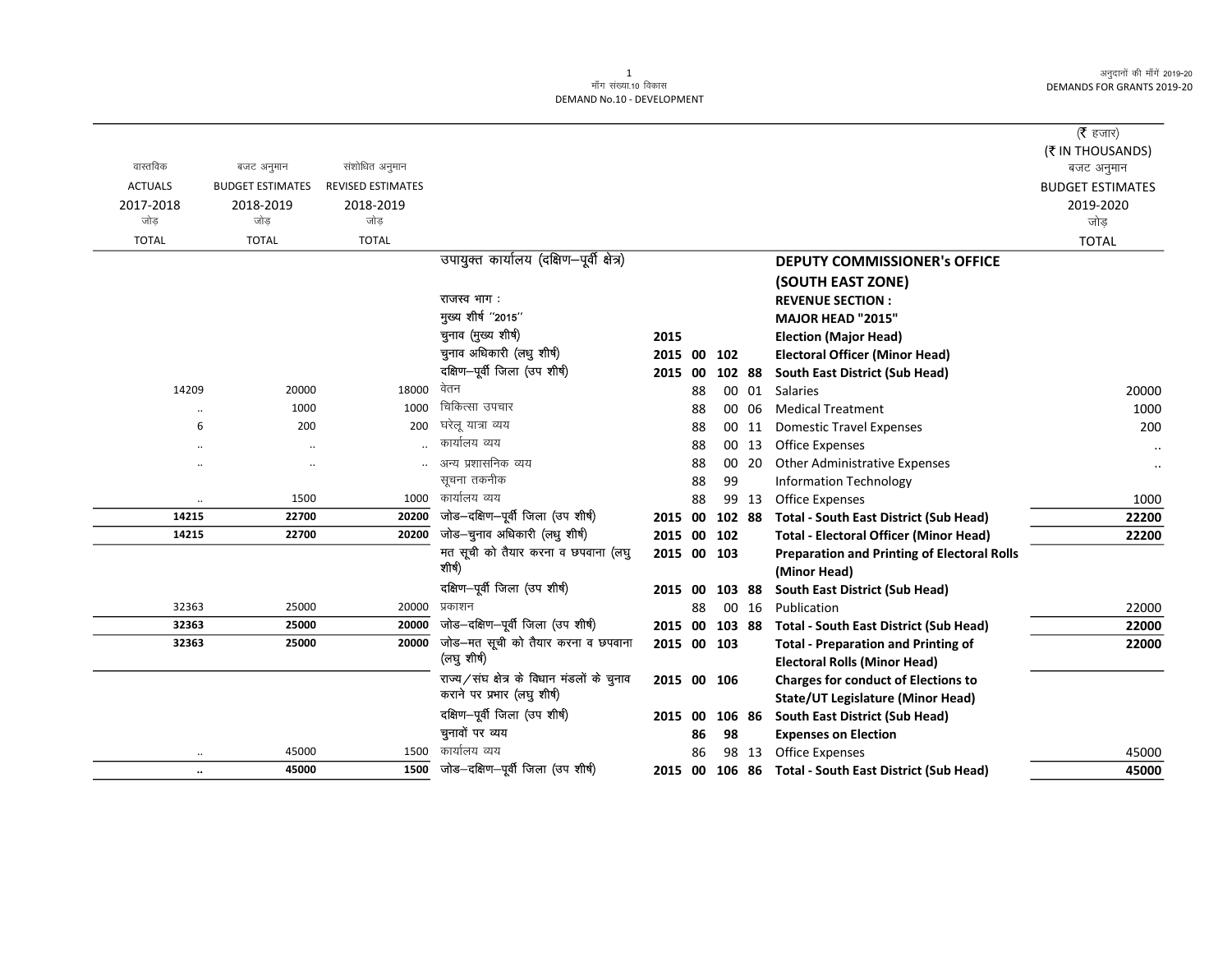## 2<br>माँग संख्या.10 विकास DEMAND No.10 - DEVELOPMENT

|                      |                         |                          |                                                                                |         |             |    |        |       |                                                                                                | ( <b>रै</b> हजार)       |
|----------------------|-------------------------|--------------------------|--------------------------------------------------------------------------------|---------|-------------|----|--------|-------|------------------------------------------------------------------------------------------------|-------------------------|
|                      |                         |                          |                                                                                |         |             |    |        |       |                                                                                                | (そ IN THOUSANDS)        |
| वास्तविक             | बजट अनुमान              | संशोधित अनुमान           |                                                                                |         |             |    |        |       |                                                                                                | बजट अनुमान              |
| <b>ACTUALS</b>       | <b>BUDGET ESTIMATES</b> | <b>REVISED ESTIMATES</b> |                                                                                |         |             |    |        |       |                                                                                                | <b>BUDGET ESTIMATES</b> |
| 2017-2018            | 2018-2019               | 2018-2019                |                                                                                |         |             |    |        |       |                                                                                                | 2019-2020               |
| जोड                  | जोड                     | जोड                      |                                                                                |         |             |    |        |       |                                                                                                | जोड़                    |
| <b>TOTAL</b>         | <b>TOTAL</b>            | <b>TOTAL</b>             |                                                                                |         |             |    |        |       |                                                                                                | <b>TOTAL</b>            |
| $\ddotsc$            | 45000                   | 1500                     | जोड़–राज्य/संघ क्षेत्र के विधान मंडलों के<br>चुनाव कराने पर प्रभार (लघु शीर्ष) |         | 2015 00 106 |    |        |       | <b>Total - Charges for conduct of Elections to</b><br><b>State/UT Legislature (Minor Head)</b> | 45000                   |
|                      |                         |                          | मतदाताओं को पहचान पत्र जारी करना<br>(लघु शीर्ष)                                |         | 2015 00 108 |    |        |       | <b>Issue of Identity Cards to voters (Minor</b><br>Head)                                       |                         |
|                      |                         |                          | दक्षिण-पूर्वी जिला (उप शीर्ष)                                                  |         | 2015 00     |    | 108 89 |       | South East District (Sub Head)                                                                 |                         |
| $\cdot$              | 4000                    |                          | 6475 मजदूरी                                                                    |         |             | 89 |        | 00 02 | Wages                                                                                          | 11000                   |
| 8713                 | 5300                    | 5300                     | कार्यालय व्यय                                                                  |         |             | 89 |        | 00 13 | Office Expenses                                                                                | 2500                    |
| 3202                 | 4500                    | 2500                     | अन्य प्रभार                                                                    |         |             | 89 |        | 00 50 | <b>Other Charges</b>                                                                           | 2500                    |
| 11915                | 13800                   | 14275                    | जोड़-दक्षिण-पूर्वी जिला (उप शीर्ष)                                             |         | 2015 00     |    | 108 89 |       | <b>Total - South East District (Sub Head)</b>                                                  | 16000                   |
| 11915                | 13800                   | 14275                    | जोड़— मतदाताओं को पहचान पत्र जारी                                              |         | 2015 00 108 |    |        |       | Total - Issue of Identity Cards to voters                                                      | 16000                   |
|                      |                         |                          | करना (लघु शीर्ष)                                                               |         |             |    |        |       | (Minor Head)                                                                                   |                         |
| 58493                | 106500                  | 55975                    | जोड़—मुख्य शीर्ष "2015"                                                        |         | 2015        |    |        |       | TOTAL - MAJOR HEAD "2015"                                                                      | 105200                  |
|                      |                         |                          | मुख्य शीर्ष "2053"                                                             |         |             |    |        |       | <b>MAJOR HEAD "2053"</b>                                                                       |                         |
|                      |                         |                          | जिला प्रशासन (मुख्य शीर्ष)                                                     |         | 2053        |    |        |       | <b>District Administration (Major Head)</b>                                                    |                         |
|                      |                         |                          | जिला स्थापना (लघु शीर्ष)                                                       |         | 2053 00     |    | 093    |       | District Estt. (Minor Head)                                                                    |                         |
|                      |                         |                          | दक्षिण-पूर्वी क्षेत्र (उप शीर्ष)                                               |         | 2053 00     |    | 093 84 |       | South East Zone (Sub Head)                                                                     |                         |
| 29009                | 37375                   | 33000                    | वेतन                                                                           |         |             | 84 |        |       | 00 01 Salaries                                                                                 | 38000                   |
|                      | 2500                    | 5000                     | मजदूरी                                                                         |         |             | 84 |        |       | 00 02 Wages                                                                                    | 10000                   |
| $\ddotsc$            | 25                      | 25                       | समयोपरि भत्ता                                                                  |         |             | 84 |        | 00 03 | O.T.A.                                                                                         | 5                       |
| 494                  | 1200                    | 1500                     | चिकित्सा उपचार                                                                 |         |             | 84 |        | 00 06 | <b>Medical Treatment</b>                                                                       | 1500                    |
| 124                  | 200                     | 200                      | घरेलू यात्रा व्यय                                                              |         |             | 84 |        |       | 00 11 Domestic Travel Expenses                                                                 | 195                     |
| $\ddot{\phantom{a}}$ |                         |                          | कार्यालय व्यय                                                                  |         |             | 84 |        |       | 00 13 Office Expenses                                                                          |                         |
| 43342                | 25000                   | 27500                    |                                                                                | स्वीकृत |             |    |        |       | Voted                                                                                          | 25000                   |
| $\ldots$             | $\cdot\cdot$            |                          |                                                                                | भारित   |             |    |        |       | Charged                                                                                        |                         |
| 72969                | 66300                   | 67225                    | जोड़-दक्षिण-पूर्वी क्षेत्र (उप शीर्ष)                                          |         |             |    |        |       | 2053 00 093 84 Total - South East Zone (Sub Head)                                              | 74700                   |
| 72969                | 66300                   | 67225                    |                                                                                | स्वीकृत |             |    |        |       | <b>Voted</b>                                                                                   | 74700                   |
| $\cdots$             | $\cdot\cdot$            |                          |                                                                                | भारित   |             |    |        |       | Charged                                                                                        | $\cdots$                |
| 72969                | 66300                   | 67225                    | जोड़-जिला स्थापना (लघु शीर्ष)                                                  |         | 2053 00 093 |    |        |       | <b>Total - District Estt. (Minor Head)</b>                                                     | 74700                   |
| 72969                | 66300                   | 67225                    |                                                                                | स्वीकृत |             |    |        |       | Voted                                                                                          | 74700                   |
| $\ddotsc$            | $\ddotsc$               | $\ddotsc$                |                                                                                | भारित   |             |    |        |       | Charged                                                                                        | $\bullet\bullet$        |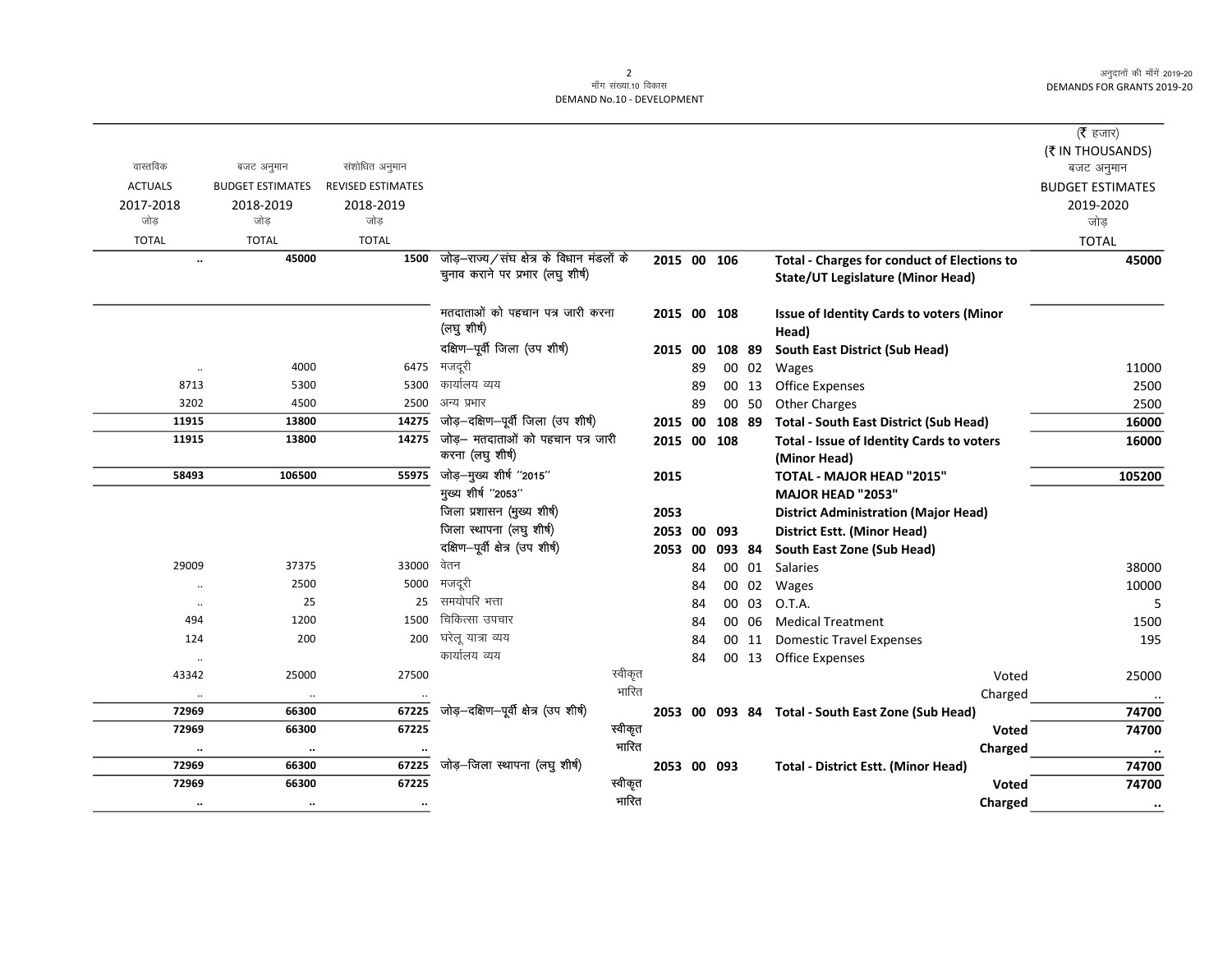## 3<br>माँग संख्या.10 विकास DEMAND No.10 - DEVELOPMENT

|                       |                                      |                          |                                              |         |                |    |    |       |                                                   | (रै हजार)               |
|-----------------------|--------------------------------------|--------------------------|----------------------------------------------|---------|----------------|----|----|-------|---------------------------------------------------|-------------------------|
|                       |                                      |                          |                                              |         |                |    |    |       |                                                   | (そ IN THOUSANDS)        |
| वास्तविक              | बजट अनुमान                           | संशोधित अनुमान           |                                              |         |                |    |    |       |                                                   | बजट अनुमान              |
| <b>ACTUALS</b>        | <b>BUDGET ESTIMATES</b>              | <b>REVISED ESTIMATES</b> |                                              |         |                |    |    |       |                                                   | <b>BUDGET ESTIMATES</b> |
| 2017-2018             | 2018-2019                            | 2018-2019                |                                              |         |                |    |    |       |                                                   | 2019-2020               |
| जोड़                  | जोड़                                 | जोड                      |                                              |         |                |    |    |       |                                                   | जोड़                    |
| <b>TOTAL</b>          | <b>TOTAL</b>                         | <b>TOTAL</b>             |                                              |         |                |    |    |       |                                                   | <b>TOTAL</b>            |
|                       |                                      |                          | अन्य व्यय (लघु शीर्ष)                        |         | 2053 00 800    |    |    |       | <b>Other Expenditure (Minor Head)</b>             |                         |
|                       |                                      |                          | जिला शहरी विकास ऐजेंसी को अनुदान (डी.        |         | 2053 00 800 66 |    |    |       | <b>Grants to District Urban Development</b>       |                         |
|                       |                                      |                          | यूडी.ए.) दक्षिण-पूर्वी जिला (उप शीर्ष)       |         |                |    |    |       | Agency (DUDA) District South East (Sub            |                         |
|                       |                                      |                          |                                              |         |                |    |    |       | Head)                                             |                         |
| $\ldots$              | 1500                                 |                          | सहायता अनुदान–सामान्य                        |         |                | 66 |    | 00 31 | Grants-in-aid-General                             |                         |
| $\ddot{\phantom{a}}$  | 1500                                 |                          | जोड़-जिला शहरी विकास ऐजेंसी को               |         | 2053 00 800 66 |    |    |       | <b>Total: Grants to District Urban</b>            |                         |
|                       |                                      |                          | अनुदान (डी.यू.डी.ए.) दक्षिण-पूर्वी जिला      |         |                |    |    |       | <b>Development Agency (DUDA) District</b>         |                         |
|                       |                                      |                          | (उप शीर्ष)                                   |         |                |    |    |       | South East (Sub Head)                             |                         |
| $\ddotsc$             | 1500                                 |                          | जोड़-अन्य व्यय (लघु शीर्ष)                   |         | 2053 00 800    |    |    |       | <b>Total - Other Expenditure (Minor Head)</b>     | $\ddot{\phantom{a}}$    |
| 72969                 | 67800                                | 67225                    | .<br>जोड़—मुख्य शीर्ष "2053"                 |         | 2053           |    |    |       | TOTAL - MAJOR HEAD"2053"                          | 74700                   |
| 72969                 | 67800                                | 67225                    | स्वीकृत                                      |         |                |    |    |       | Voted                                             | 74700                   |
| $\cdot\cdot$          | $\ddotsc$                            |                          |                                              | भारित   |                |    |    |       | Charged                                           | $\cdots$                |
|                       |                                      |                          | मुख्य शीर्ष "2235"                           |         |                |    |    |       | MAJOR HEAD "2235"                                 |                         |
|                       |                                      |                          | सामाजिक सुरक्षा एव कल्याण (मुख्य शीर्ष)      |         | 2235           |    |    |       | <b>Social Security &amp; Welfare (Major Head)</b> |                         |
|                       |                                      |                          |                                              |         |                |    |    |       |                                                   |                         |
|                       |                                      |                          | पुर्नवास (उप मुख्य शीर्ष)                    |         | 2235 01        |    |    |       | <b>Rehabilitation (Sub Major Head)</b>            |                         |
|                       |                                      |                          | अन्य राहत उपाय (लघु शीर्ष)                   |         | 2235 01 200    |    |    |       | <b>Other Relief Measures (Minor Head)</b>         |                         |
|                       |                                      |                          | दक्षिण-पूर्वी क्षेत्र (उप शीर्ष)             |         | 2235 01        |    |    |       | 200 82 South East Zone (Sub Head)                 |                         |
|                       |                                      |                          | जम्मू एवं कश्मीर के विस्थापितों के संबंध में |         |                | 82 | 98 |       | Payment of Monthly Ad-hoc relief in               |                         |
|                       |                                      |                          | मासिक तदर्थ राहत का भुगतान                   |         |                |    |    |       | respect of J&K Migrants                           |                         |
|                       |                                      |                          |                                              |         |                |    |    |       |                                                   |                         |
|                       |                                      |                          | अन्य प्रभार                                  |         |                | 82 | 98 | 50    | <b>Other Charges</b>                              |                         |
| 35190                 |                                      |                          |                                              | स्वीकृत |                |    |    |       | Voted                                             |                         |
| $\ldots$              | $\ddotsc$                            |                          |                                              | भारित   |                |    |    |       | Charged                                           |                         |
| 35190                 | $\ddotsc$                            |                          | जोड़-दक्षिण-पूर्वी क्षेत्र (उप शीर्ष)        |         |                |    |    |       | 2235 01 200 82 Total - South East Zone (Sub Head) |                         |
| 35190                 | $\ddot{\phantom{a}}$                 |                          | स्वीकृत                                      |         |                |    |    |       | Voted                                             | $\cdot\cdot$            |
|                       |                                      |                          |                                              | भारित   |                |    |    |       | Charged                                           | $\ddot{\phantom{0}}$    |
| $\cdot\cdot$<br>35190 | $\cdot\cdot$<br>$\ddot{\phantom{a}}$ |                          | जोड़-अन्य राहत उपाय (लघु शीर्ष)              |         | 2235 01 200    |    |    |       | <b>Total - Other Relief Measures (Minor Head)</b> | $\cdots$                |
|                       |                                      |                          |                                              |         |                |    |    |       |                                                   |                         |
| 35190                 |                                      |                          |                                              | स्वीकृत |                |    |    |       | Voted                                             |                         |
|                       | $\ddotsc$                            |                          |                                              | भारित   |                |    |    |       |                                                   | $\ddotsc$               |
| $\cdot\cdot$          | $\ddotsc$                            | $\ddotsc$                |                                              |         |                |    |    |       | Charged                                           | $\cdot\cdot$            |